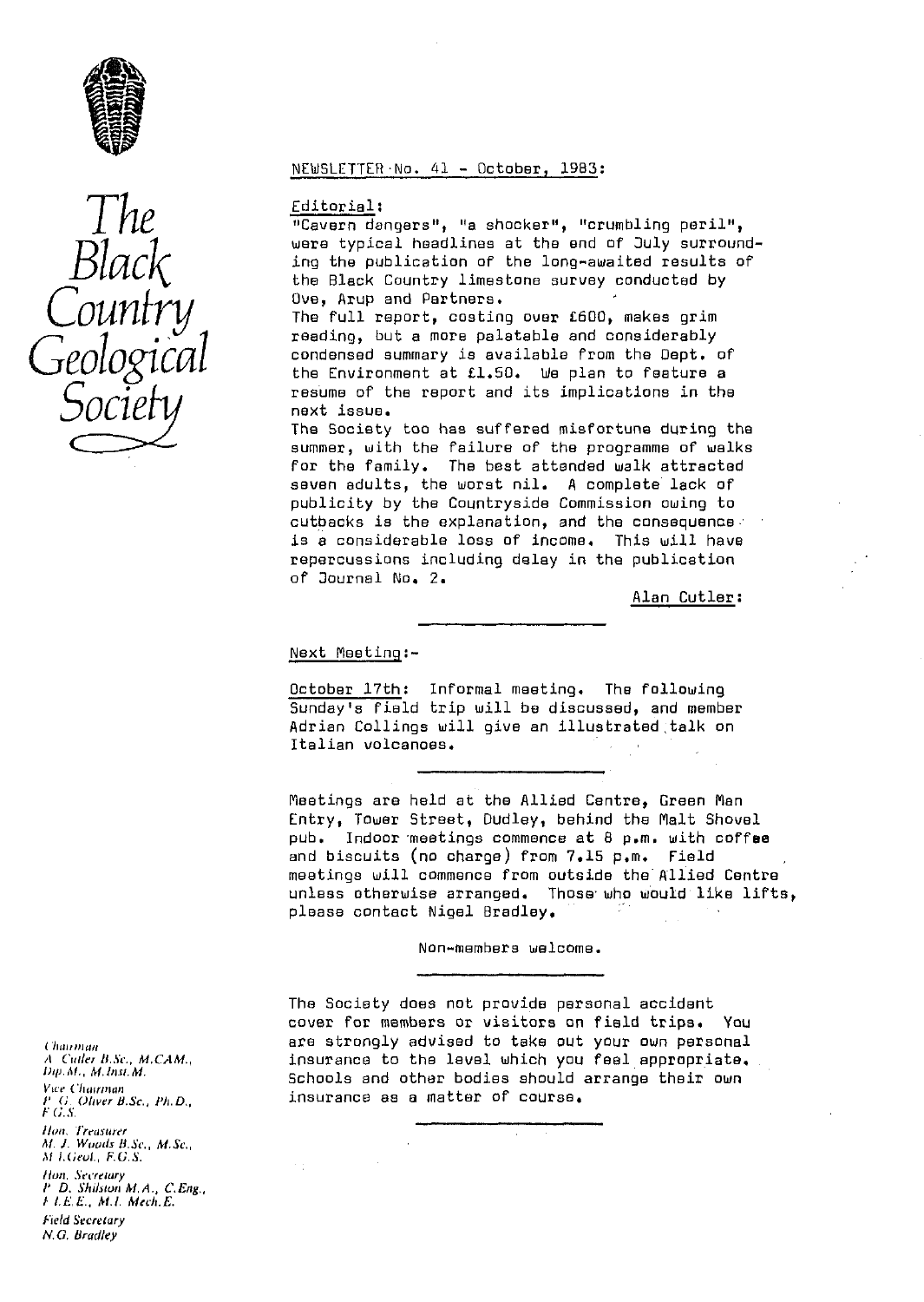October 23rd: Joint field trip with Grit series, which can be cut and<br>the Shropshire Geological Society to carved easily and are resistant to the Shropshire Geological Society to carved easily and are resistant to the shropshire  $\ln 30$  a.m. from the carve urban pollution. local sites, at  $10.30$  a.m. from the Allied Contra:-

- 1. Netherton opencast Thick Coal.
- 2. Kotley quarry, Kingswinford, Etruria Marl,.
- 3. Wordsloy Ridge, Triassic exposures and the Western Boundary Fault.

November 11th FRIDAY: Dr, G. Tresisu will explain "Geology and Wince in Western Europe", as a prelude to our sampling some wines.

December 5th: "The Biology of Trilobites", lecture by Dr. P. o, Lane or Keole University.

June 6th, 1983: Evening field trip "The Building Stones of Birmingham". Leader, Paul Shilston.

For a change the Society had a field meeting right in the middle of Birmingham. In the space of half a mile there were examples from all parts of the country as well as from Scandinavia and Italy.

First the geology underlying Birmingham city centre was outlined. There is a resistant horizon of Lower Keuper sandstone giving a distinct ridge to the area around the Town Hall and along Colmore Row. On wither side the surface falls away due to the presence of softer rocks. Unfortunately the Lower Keuper Sandstone nowhere outcrops in the central area, although its presence is found during building excavations.

A wide range of building stones is employed, either for main construction or as facing stones, The Council chamber, Art Gallery, and

Programme 1983: The Post Office are all of finegrained sandstones from the Millstone<br>Grit series, which can be cut and

> The Town Hall is of Carboniferous Limestone, while the Hall of Memory and Baskervill'e House are of' Portland Stone showing many Jurassic Fossils much as the bivalves Protocardia and Camptonectes.

The Bank of England caused some amusement with its facing of highly fossiliferous Portland Stone showing in particular the "Portland Screw" Aptyxiella portlandica. A passing policeman clearly wondered if society members were extracting one or two prime specimens!

Perhaps the most attractive stone was the Rapekivi granite from Finland, used on the Trustee Savings Bank building, with its large circular porphyritic felspar crystals in a dark groundmass.

Finally an unusual return walk along Orindley's canal (opened 1759) to the Longboat pub concluded an interesting evening.

Paul Shilston: See map on next page.

May 9th, 1983: " The Ualue of Palaeomagnetism in the Study of Sedimentary Rocks." Lecture by Dr. Peter Turner of Aston University.

This talk began with a slide showing the Earth's magnetic field. The outer part of the core is probably liquid nickel-iron rotating in harmony with the planet, giving a dynamo effect resulting in a simple dipole field  $11\frac{1}{2}$ off north-south. Magnetic minerals in rocks or sediments become magnetised. The Earth's magnetic map is not a perfect dipole field, when lines of equal intensity are platted. The strength is weaker near the Equator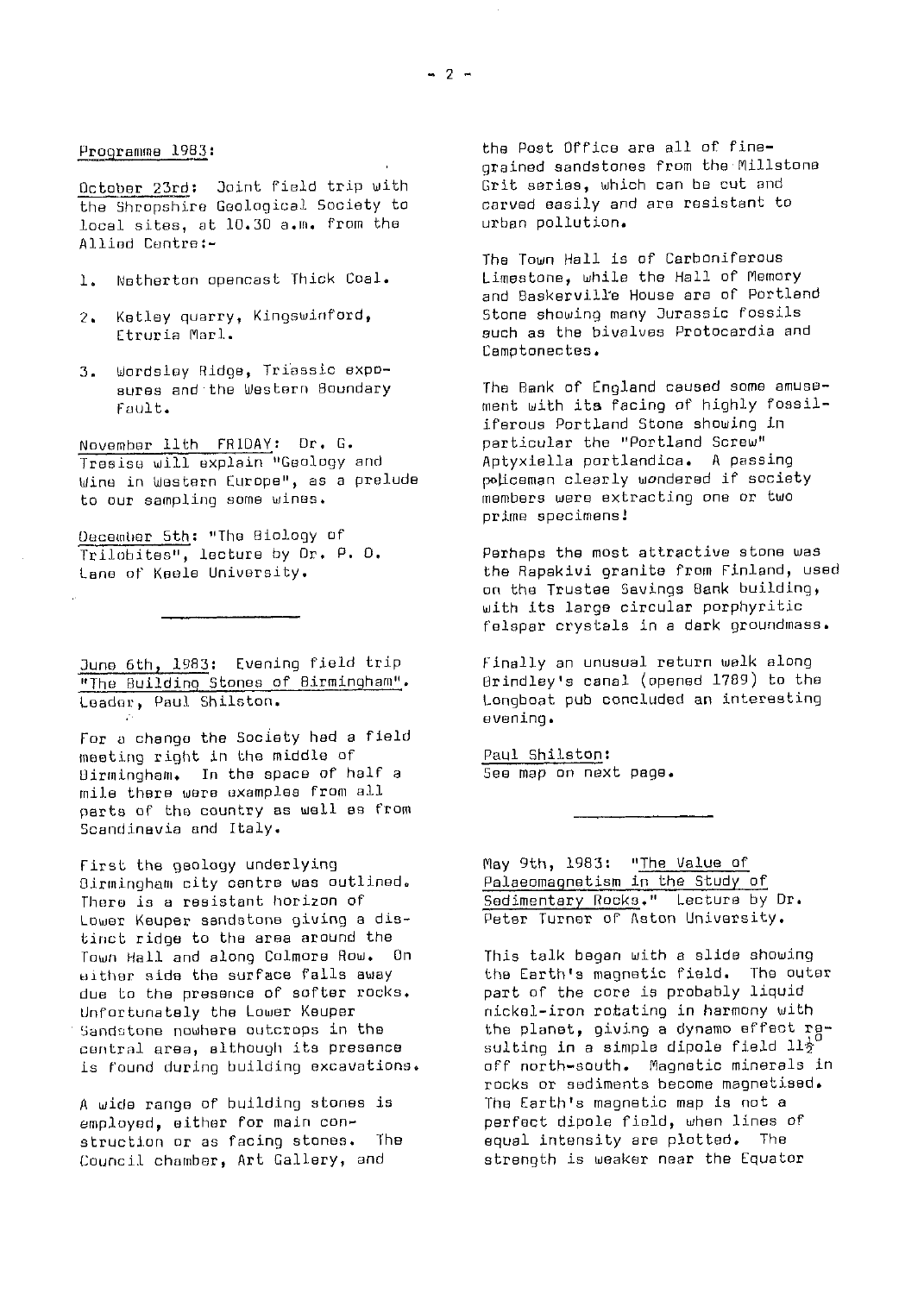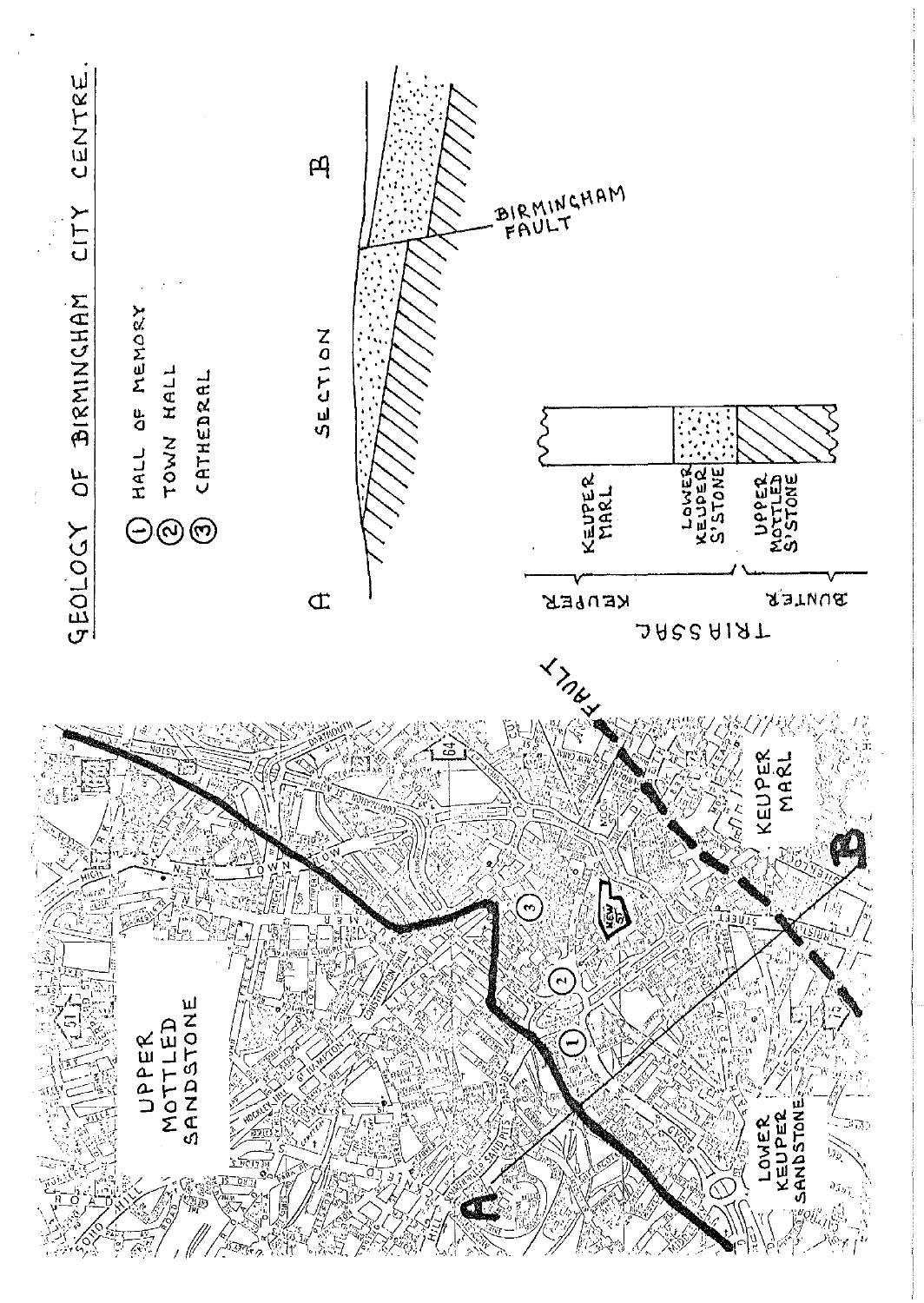The non-dipole field, which shows the Earth's major discrepancies, has negative variations in Africa, and positive ones in Asia and the U.S.A. The dipole field is constant but the non-dipole field varies throughout time.

The dipole field polarity changes with time on a fairly regular basis. Its intensity decreases towards reversal, and the Van Allen Belt disperses allowing more cosmic radiation to reach the Earth. speeds up genetic mutation and therefore possible evolutionary change.

The column of polarity against time in million years is of use to geologists. Unknown sections can be correllated with the polarity and time scale. The last reversal was 690,000 years ago. It is useful for continental sediments, such as in East Africa for hominid fossil dating.

"Polar wandering" curves correlate well with polar position and continental drift. Gondwanaland palaeomagnetism matches continental fit..Igneous rocks plotted for magnetic declination and inclinetion, coincide well with the North Pole and the spin axis of the Earth throughout time.

Lake Windermere is 15,000 years old, and cores of undisturbed sediments can be measured in three ways. Declination, inclination or dip, and intensity can all be measured. Our declination should be about 60 i but it shows some quite large swings. Inclination shows less variation.

The non-dipole field variation, called the secular variation, has a frequency of about 2,800 years.

The rate of sediment accumulation is known, from areas such as the Wash, Because of its location the BCGS. con-

reclaimed since Roman times. Samples down to 9 metres show faily regular swings correlating with historic records.

Results on the Etruria Marl on a clay rich red bed, shows that is was probably Formed under moist conditions. It is strongly diachronous, and intimately related to coal beds. Its geochemical properties suggest a sail forming environment, for example leached pale<br>horizons typical of laterite. Plots horizons typical of laterite. adding intensity and temperature for a variety of specimens cluster near the present Equator in a moist tropical climate, so the red colour must have a different origin from arid sediments.

Studies of stratified copper deposits in the high Andes of Chile could help to find other such deposits. Some are in Cretaceous sandstones and conglomerates, and there is a need to know how and when the copper ores entered the sediments. Volcanicity may influence palaeomagnetism, because of the effect of heating minerals to their individual Curia point.

Haematite and titanomagnetite are the main minerals studied for palaeomagnetism. Secondary magnetism is easily acquired, and is destroyed first on heating. 5odiments pick up magnetism more easily in wet areas where the grains are free to rotate.

Reasons for reversal are not known. Eddies in the outer part of the mantle may build up and reverse. There may be a relationship with voloanic activity, but it is likely that many processes are involved.

This unusual and interesting topic was much enjoyed by members, and provoked a lively question time about the examples of uses given by the speaker.

Sheila Pitts:

## Calling all Frustrated Mineralogists!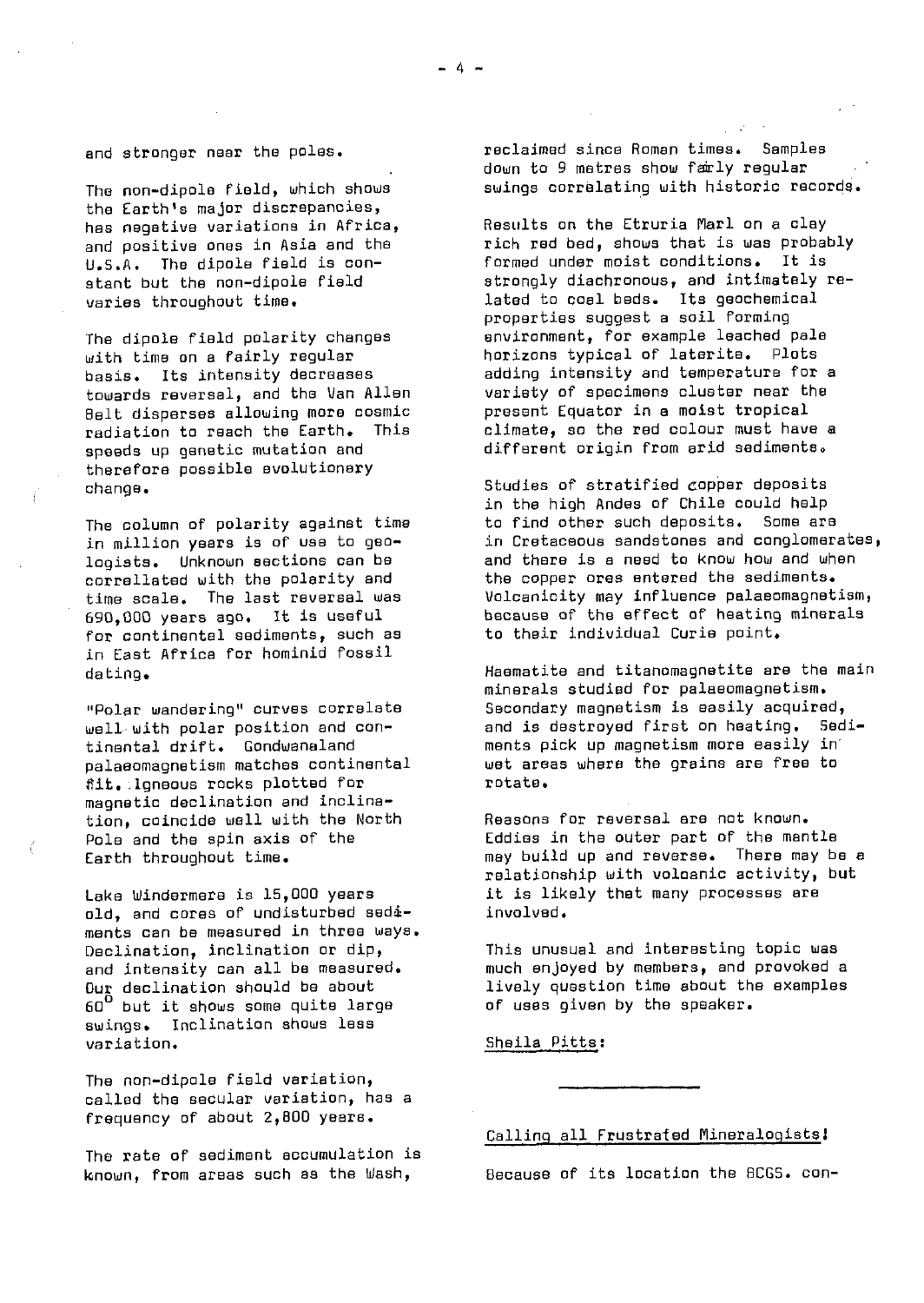centrates mainly on fossils and sedimentary rocks. Although I have tried hard, I find it hard to  $\overline{b}$  as interested in fossils and sedimentary rocks as I am in minerals and igneous rocks. I suspect that other members may also share this secret vice (our editor perhaps?). We must accept that the best areas for mineral collecting are too far for us to visit on Sunday field trips. Yes, I did say collecting. Unlike fossils, many minerals can be collected from old mine dumps without fear of criticism from conservationists. The geology of igneous rocks can be recorded on film but there is nothing more satisfying than actually collecting a few sparkling crystals to add to one's collection.

Since the BCGS is unable to introduce us to suitable sites another source of information is needed. I can recommend two magazines. Mineral Realm is a relatively new publication, so financial constraints restrict it to typewritten articles, maps and line drawings. It includes useful articles on mine sites. Usually a description of the geology of each mining area is included. Many of its contributors belong to mining clubs, so there are articles describing the layout of mines and also mining history.

Gems, in contrast to Mineral Realm, is a glossy magazine with plenty of colour photographs. It contains very little geology but plenty of information on sites where minerals may be found. One also has to put up with articles on lapidary and gem cutting.

Both magazines contain articles of general interest to mineralogists, e.g. gold mining in Africa, and articles on individual mineral species.

These are the addresses to send your subscriptions:-

Gems: The Randall Press Ltd. 9 Kennet Road, Crayford, Kent. DA1 4QN.

£5.00 p.e. for four issues.

Mineral Realm: Earth Science Promotions, 27 Lower Meadow, Harlow, Essex, CM18 7RD.

E7.00 p.a. for six issued\*

Anne Harrison :

Dear Anne,

Thank you for a very informative article, and the answer to your query is 'Yes!' - Ed.

Welcome to New Member :-

Toby Smith of Brierly Hill.

Committee Meeting :-

November 7th at Allied Centre.

From the Papers :

At the beginning of the year there was news about old mine shafts:-

Old Pits Found at Planned Nature Reserve: Express & Star 30.12.82.

Seven old mineshafts were discovered on derelict land earmarked for a nature reserve near Bentley Lane, Walsall. The treatment cost is estimated at £30,000 but could be financed by Dept. of the Environment, through derelict land reclamation grants.

Consultants Locate Seven Mineshafts . Express & Star 6.1.83,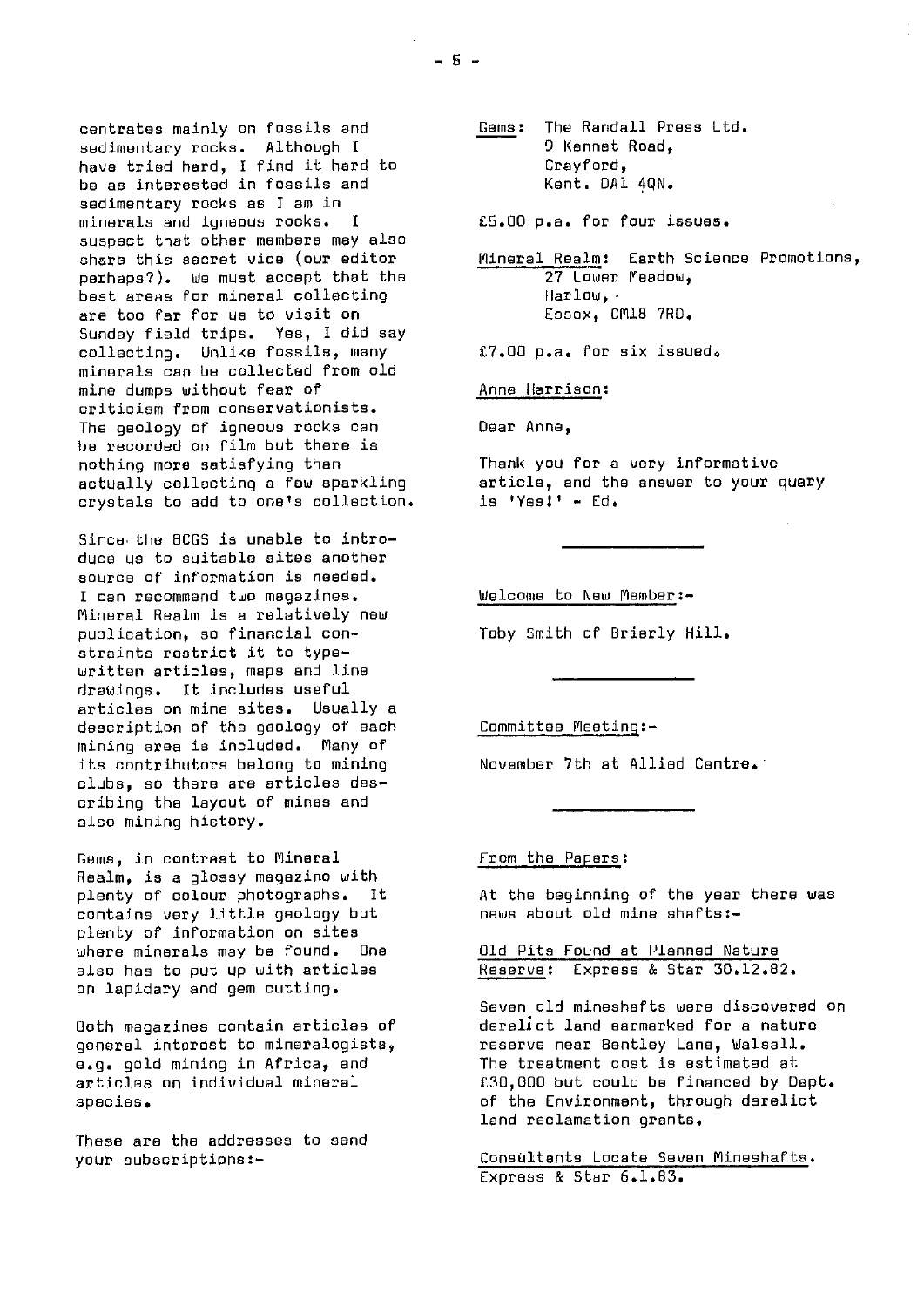Another seven mineshafts have been found in the Parkfield area of Wolverhampton. These shafts have. now been treated to enable a modernisation sbheme in the area to proceed.

Three Escape on the Brink of 150 foot Hole: Express & Star 17.1.83.

A long forgotten mineshaft opened up in the driveway of a house on St. Chad's estate, Bilston. The 10 feet wide, 150 feet deep shaft exposed the house foundations, making it unstable. A council spokesman said it was very unlikely that there were any more shafts in the area  $-$  let's hope he is right.

## More Tests as Checks on Tremors : Express & Star 30.12.82.

Rowley Regis tennants have claimed that blasting for basalt in the nearby Edwin Richards Quarry, Portway Hill, is responsible for broken windows and damaged roof slates. Quarry representatives and members of the Mines and Quarries Inspectorate have installed monitoring equipment, but test results show that blast tremors are within legal limits.

Judge to Rule in Coal Dispute: Express & Star 26.1.83.

Extraction of coal is nowwell under way in the Pedmore Road site in the Enterprise zone. There were some early legal problems as to who actually owns the coal.

## Board and Owners Settle Site Row : Express & Star 25.2.83.

The National Coal Board has agreed that Coal Contractors Ltd. can remove coal to allow development to proceed, but the coal must be handed over to the Board.

Evening Classes :

Birmingham University, Department of Geological Sciences:-

1. Dr. R. A. Ixer. Petrography of the Major Igneous, Metamorphic and Sedimentary Rocks.

20 meetings, Tuesdays. October 4th. £15. Individual petrological microscopes and rock sections provided.

2. Geology of the British Landscape . Nature, deformation and erosion of rock masses and regional landscapes.

20 meetings, Wednesdays. October 5th. £15.

Please see the last newsletter for other local courses.

University of Bristol: Short Courses. Department of Extramural Studies, 32 Tyndalls Park Road, Bristol, BSB 1HR.

- 1. Global Processes: 883 J62 SJ. Three linked weekends. £27.60. Oct. 15/16, Nov. 5/6, Dec. 3/4. At Queen's Building, University Walk, From Sat. 10 a.m. to Sun. 5 p.m.
- 2. Geology and Ecology of Cotswold Edge. One day, Oct. 29th. £4.60. 883 019 53. Queen's Building a.m. and in the field p.m.
- 3. Interpreting Geological Maps: One day Nov. 5th. Queen's Building. £4.60.

4. Geological Processes in Western U.S.A. One day, Nov. 12. £4.60. Queen's Building. 083 014 S3.

- 5. Introduction to the Polarisin Microscope, Weekend Dec. 3/4. £9.20. 883 H12 SJ.
- 6. Advances Optics and the Polarising Microscope. Follow-on to No. 5.  $M$ ar. 3/4  $E9.20.$  683 H08 SJ.
- 7. North Somerset Coastal Geology: One day. Nov. 19 at Minehead and in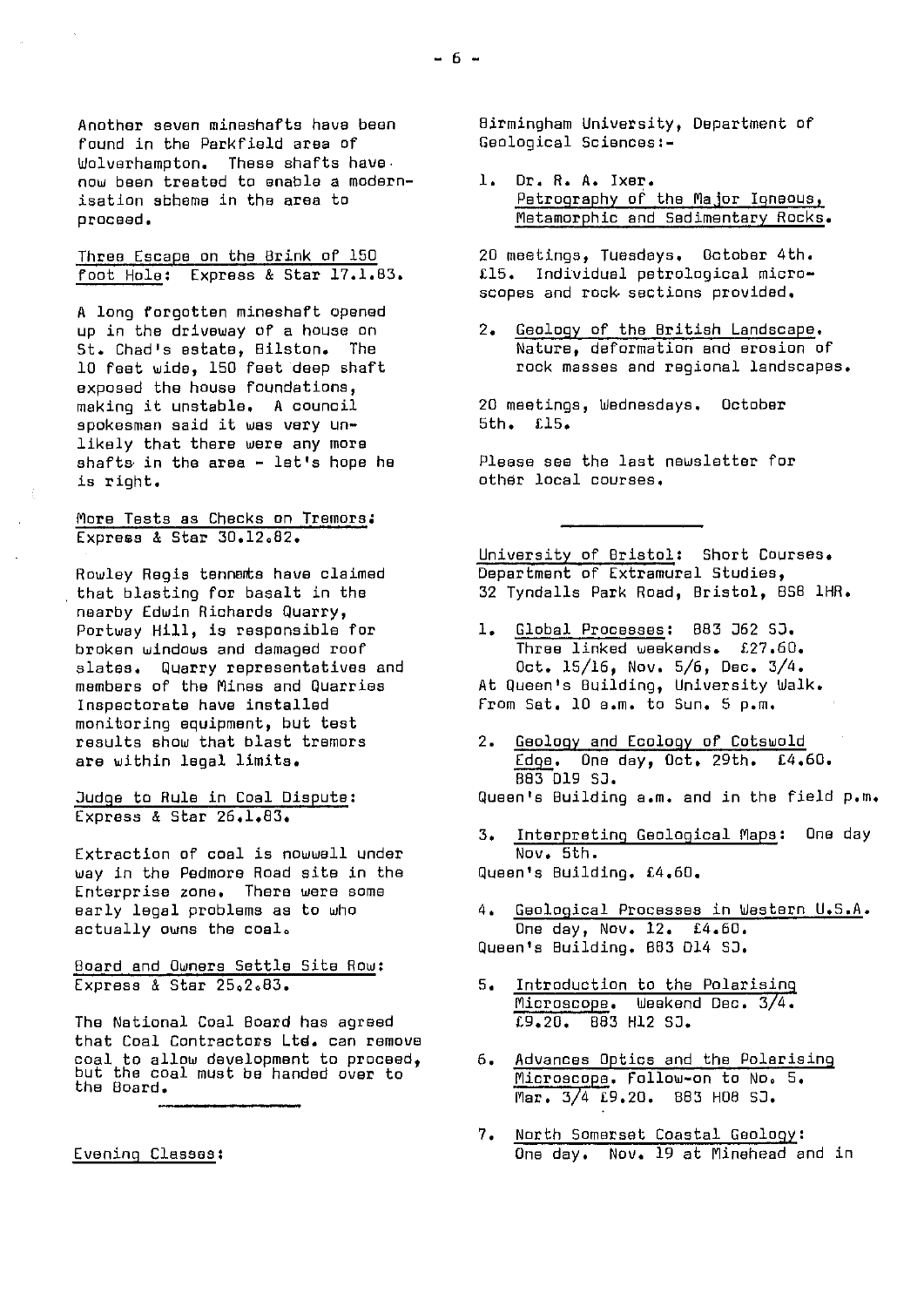field. £4.60. S83 D07 SJ.

8. Oil and Gas: One day, Salisbury. £4.60. 803 951 53.

More details from Editor.

Halesowen College of Further Education :

Geology, A-level, Monday and Tuesday evenings.

## Krakatoa Centenary Exhibition :

This exhibition at the Natural Histogy Museum in South Kensington continues until Oct. 25th. It is at the north end of the Great Hall. I have received an account of it, which will appear in the next issue, but in the meantime this is a reminder for those who would like to visit<br>it. "Eve-witness" descriptions. "Eye-witness" descriptions, spoken by actors, are very good part of the exhibition. Ed.

## Earthquakes;

On Nov. 9th. there will be a symposium at the Geological Museum in South Kensington. Those wishing to attend may obtain details From Miss M. Murphy at the Museum.

#### Field Secretary:

Nigel Bradley, 11 Leicester Close, Warley, West Midlands, 876 SNJ. Tel. 021-429-8833.

# Hon Secretary :

Paul Shilston, 16 St. Nicolas Gardens, Kings Norton, Birmingham 038 81W. Tel. 021-459-3603.

John Easter, 27 Fairlawn Drive. Kingswinford, West Midlands 0Y6 9PE. Tel. Kingswinford 4916.

## Editor :

Sheila Pitts, 17 The Pear Orchard, Northway Farm, Tewkesbury, Glos. GL20 BRG.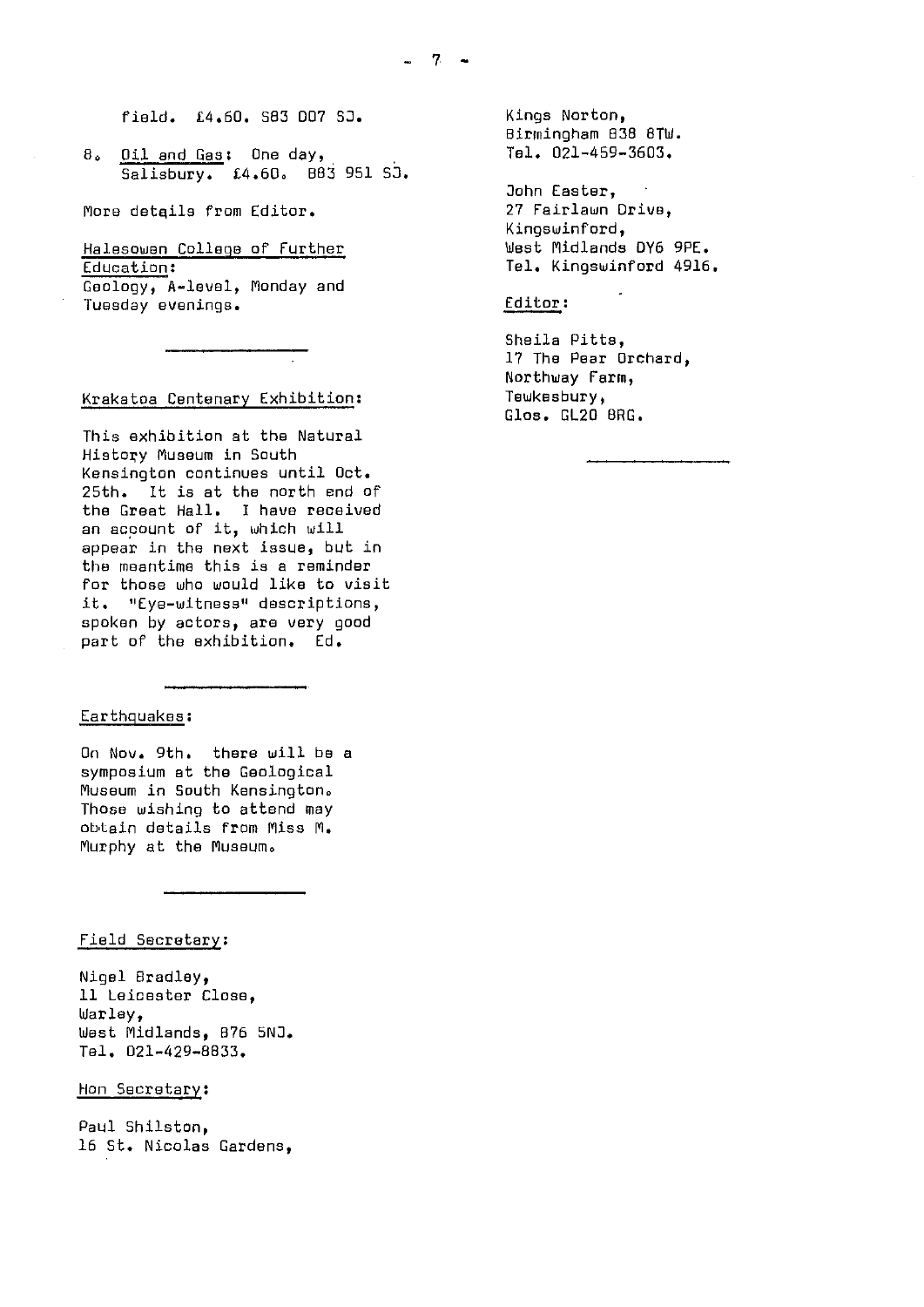## **1111nit It 11 II 11111111111111 till** NOVEMBER SOCIAL **11** 11 !**I 11 11 II II 11 11** 11 11 t! **11 11 11 Ii**

Friday November 11th at 7.45 p.m. at Parsons School, Wolverhampton Street, Dudley (sea map on next page).

The evening will start with a lecture by Dr.G.Tresise of the Merseyside Museum on

"GEOLOGY AND WINE IN WESTERN EUROPE"

This will be followed by a wine and cheese party.

The cost will be £3.00 per person.

 $\frac{1}{2}$  ,  $\frac{1}{2}$  ,  $\frac{1}{2}$  ,  $\frac{1}{2}$ 

I/we shall/shall not be attending the November Social.

 $\sim 10^{-1}$ 

I/we enclose the sum of £ :00 to cover the cost of ..... tickets.

 $\vec{K}^{\prime}$ Name:

Address:

Telephone:

Please return as soon as possible to:-

Anna Harrison, 15 Duncombe Grove, Harborne, Birmingham B17 855.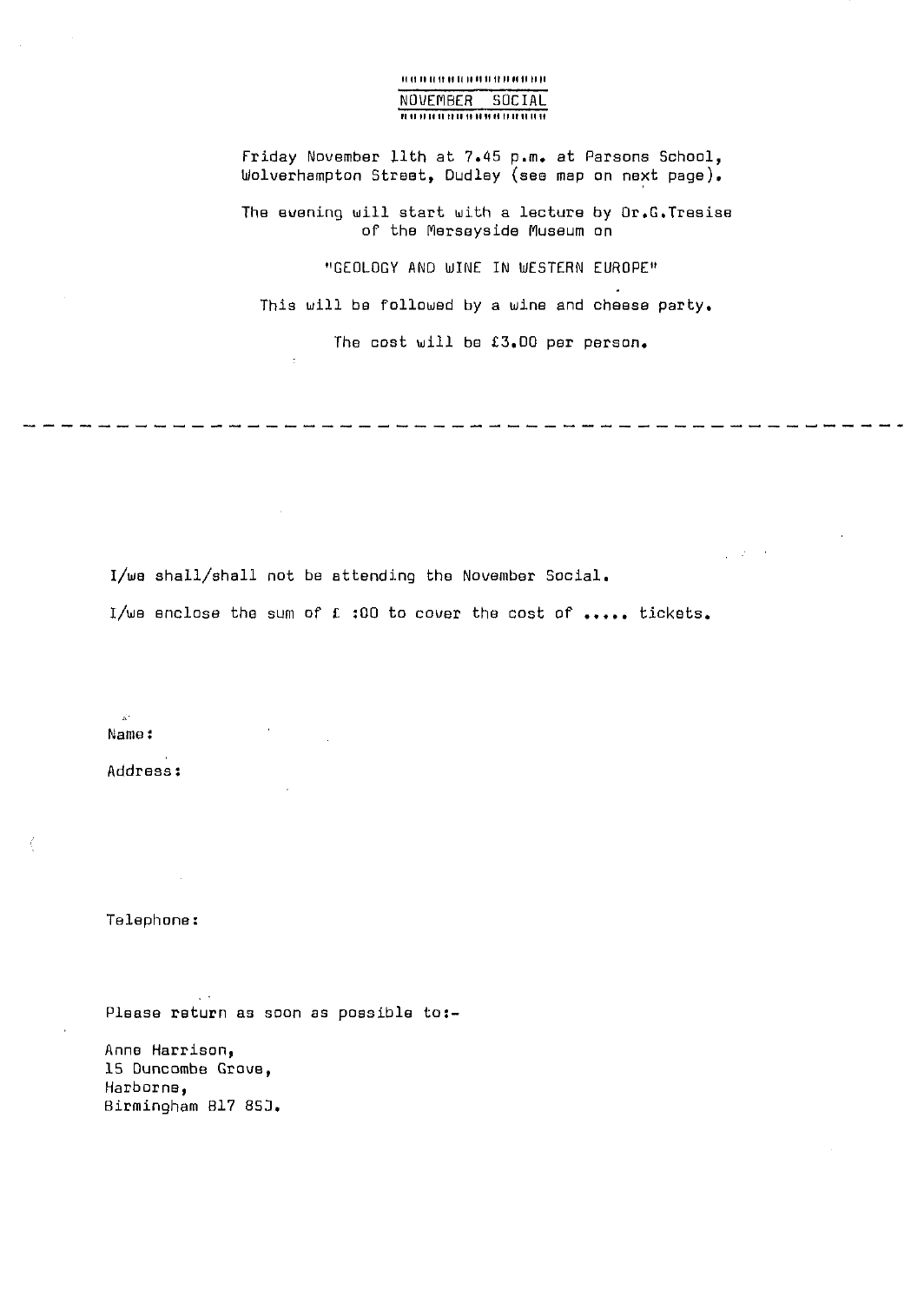Friday 11th. November 1983.

The lecture "Geology and wine in Western Europe" will be

given in  $t-$ 

PARSONS SCHOOL Wolverhampton Street DUDLEY.